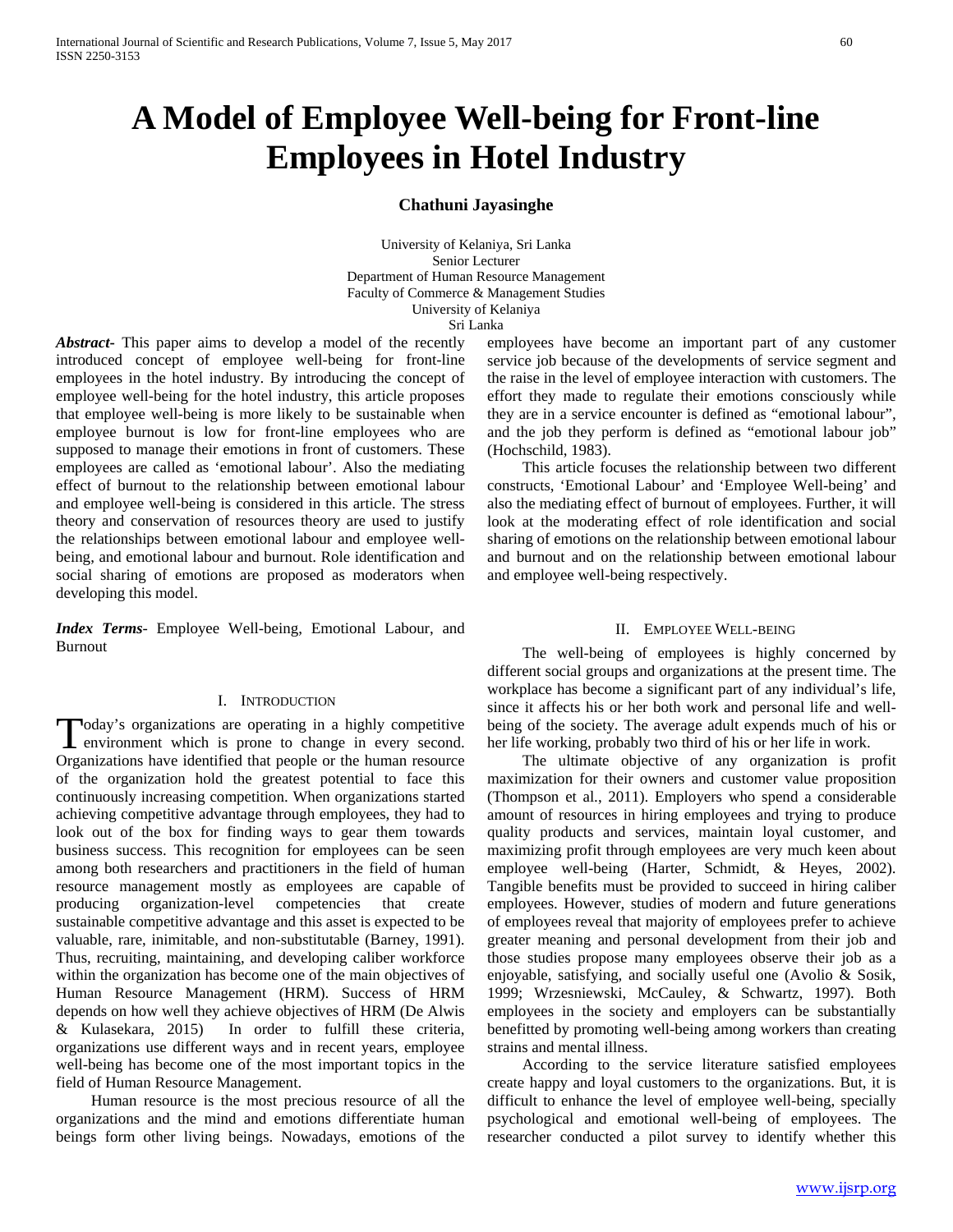difficulty exists in Sri Lankan organizations as well. That study was done for the hotel industry, selecting a sample from frontline employees of five-star hotels in Sri Lanka. As per the results of the pilot study, 72% of employees in the Sri Lankan hotel industry showed an impaired well-being while 15% are having an average level of well-being. Only 13% of employee wellbeing was at a satisfactory level. Hence, it can be said that there is an issue with employee well-being among hotel employees in Sri Lanka. The current study will focus on to fill the identified gap by developing a model of employee well-being for the employees in the hotel industry.

#### III. EMOTIONAL LABOUR

 The concept 'Emotional labour' can be defined as "the effort, planning, and control needed to express organizationally desired emotion during interpersonal transactions" (Morris & Feldman, 1996, p.987). Organizations manage emotions by imposing structures on their workforce (Cropanzano, Weiss, & Elias, 2004). Rafaeli and Sutton (1987) referred to these as display rules. A service provider performs emotional labour, complying with display rules through surface acting and deep acting (Hochschild, 1983). Ashforth and Humphrey (1993) claimed that, there is a third form of emotional labor besides deep acting and surface acting. That is spontaneous or genuine emotional labor. According to Hochschild (1979, 1983) service encounters have to perform an emotional role during service transactions. Front-line employees of hotels are more expected to be emotional labour comparing to other service employees, because customers are going to a hotel to buy happiness. Happiness is something intangible and unlimited and also varies from customer to customer. Therefore, the emotional involvement is high for front-line employees working for hotels. This study will mainly focus on the impact of emotional labour on employee well-being.

#### IV. EMOTIONAL LABOUR AND EMPLOYEE WELL-BEING.

 Employee health and well-being at work have become enormous problem during the past few years and the understanding and knowledge about employee well-being and occupational health stemming through all types research has been disseminated speedily throughout the world. As Job Demands– Resources (JD-R) theory explains (Bakker & Demerouti, 2014; Demerouti & Bakker, 2011) employee well-being is a function of the work environment, which has steady but also flexible elements. Most of the studies on employee well-being have focused on physical well-being and psychological well-being of employees. But this study will focus on psychological, physical, emotional, and social well-being of employees.

 Hochschild (1979, 1983) introduced three mechanisms by which emotional labour harms employee well-being. Those mechanisms are first, emotional labour may lead to worker alienation; second, emotional regulation takes energy, and third, display rules could produce a conflict of discourse such that individuals have no suitable guide for their actions. Mann (1999) suggested that the level of emotional labour performed by service employees may have negative impacts for their well-being that extends beyond the work context. Humphrey, Ashforth, and Diefendorff (2015) acknowledge that surface acting frequently has negative outcomes for the personal well-being of employees. Some scholars have found that there is an association between surface acting and stress and impaired well-being (Bono & Vey, 2005; Wang, Seibert, & Boles, 2011). Gross (1998) has found that deep acting is positively associated with well-being outcomes. Predict

*Conservation of Resources Theory***.** Conservation of Resources (COR) theory envisages that the primary feature in the stress process is the resource loss (Hobfoll, 2001). COR theory is being successfully employed in foreseeing a series of stress consequences in various organizational situations. According to Hobfoll (2001), set of theories and principals are followed by the COR theory. The basic principal of this theory is that individuals struggle to acquire, maintain, protect and foster the things that they value. They do so in a world that they see as inherently aggressive and requiring a collection of their personal strengths, social attachments, and cultural belonging in order to survive (Greenberg, Pyszcznski & Solomon, 1986 as cited in Hobfoll, 2001). These personal strengths, social attachments, and cultural belonging are termed as resources.

 According to the first and most important principle of COR theory, resource loss is disproportionally more prominent than resource gain (Hobfoll, 2001) and it leads to psychological stress. According to services management literature service encounters are in a threat of losing their personal resources. Hochschild (1979) argued that customer service employees are expected to experience and convey certain feelings during service encounters, but that effort to conform to those expectations leads to certain destructive psychological effects among the service agents. Employees who are supposed to display organisationally desired emotions are labeled as 'Emotional Labour'. When employers try to regulate employees' emotions during service transactions, employees or emotional labour lose their personal resources such as 'feeling that I have control over my life', 'understanding from my employer', 'feeling that I know who I am', 'positive feeling about myself' and etc. which have been introduced by Hobfoll (2001) as personal resources.

 In the current study, on the basis of conservation of resources theory, relationship between emotional labour and employee well-being will be examined and it is expected that this relationship will be important to identify the level of employee well-being. With the support of COR theory and existing empirical evidences, the first hypothesis is derived.

 *H1: There is a negative impact of emotional labour on employee well-being.*

#### V. BURNOUT

 The concept 'burnout' was introduced by Freudenberger, in 1974. According to him, the symptoms of burnout are decrease in achievement, depersonalization, and the decrease in the interest to the job (Schabracq, Winnubst, & Cooper, 2003). Maslach et al.(2001) defined burnout as "the alienation of the person to the genuine meaning and the purpose of his or her job and being truly not able to attend the people whom he or she delivers service to" (as cited in, Celik et al., 2010. Pg. 49). Maslach et al.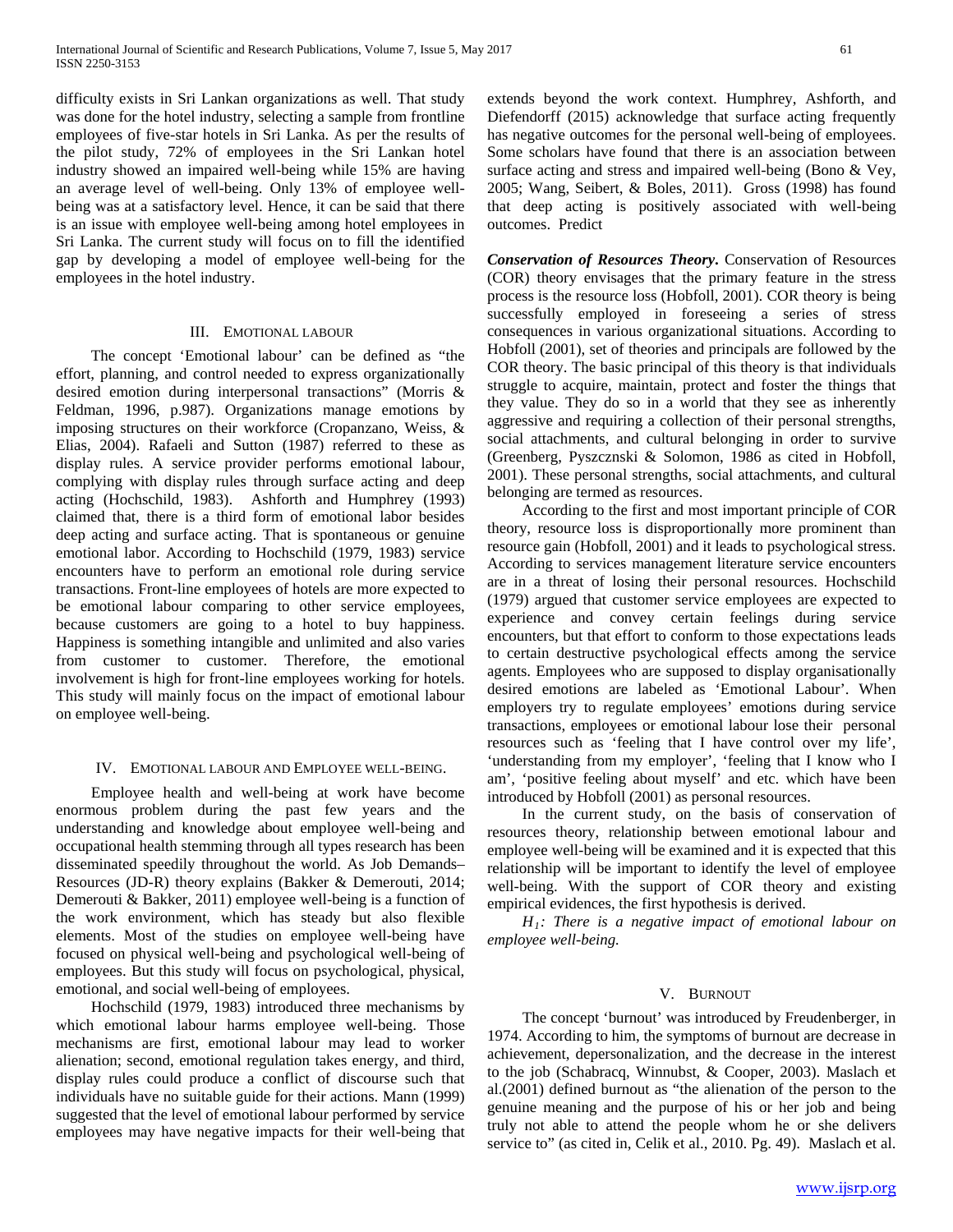(2001) defined burnout as a three-dimensional concept. The three dimensions are Emotional exhaustion (the stress related fatigue of the individual's physical and emotional power), depersonalization (development of negative and strict attitudes and behaviors against the people in the service interaction), and personal accomplishment (having emotions of failure and incompetence in the jobs when interacting with the people).

# VI. EMOTIONAL LABOUR AND BURNOUT

 Today, many researchers focus on conducting studies about burnout as the negative effects of emotional labour. Burnout is probably attached with the customer service employees as they experience high level of stress when emotionally interacting with customers (Jackson et al, 1986). Zapf (2002) found a positive association of burnout with emotional labour. Brotheridge and Grandey (2002) have determined that there is a correlation between emotional exhaustion (one dimension of burnout) and the need to prevent the negative feelings and also they found that there is a negative correlation between surface acting and the sense of personal accomplishment (another dimension of burnout). Zapf (2002) argued that burnout is a kind of warning that employees are no longer able to adequately manage their emotions during service encounters.

 *Stress Theory***.** Stress theory generally holds that as major life events and chronic strains accumulate, the individual's ability to readjust can be overwhelmed, resulting in greater vulnerability to physical or psychological disorders (Brown & Harris, 1978 as cited in Thoits, 1991). According to the proponents of the stress perspective quality of life and performance of workers are hindered by strain or boredom, in other words too much challenge or too little challenge can negatively affect employees (Harter, Schmidth, & Keyes, 2003 as cited in Robertson & Cooper, 2010). Further, they claimed that the existence of positive appraisals and positive emotional states of the worker and his or her relationship within the workplace bring out worker performance and quality of life. Burnout emerges when workers experience stress in the condition of being insufficient in meeting the requirements (Celik et al., 2010).

 With the support of stress theory and prevailing empirical evidences, this study argues that customer service employees experience high level of stress as they are supposed to regulate their emotions during service encounters. Thus, the second hypothesis is,

 *H2: There is a positive impact of emotional labour on burnout.*

# VII. BURNOUT AND EMPLOYEE WELL-BEING

 Burnout can be considered as a long-standing stress reaction of employee that is caused by the continuous exposure to job stress. Since 1996, health and well-being in any employment have become more and more important and wellknown issues. Thus, the problems around burnout, fatigue, and stress have received a lot of attention. According to Maslach (1982) the burnout individual's level of frustration tolerance is lessened, oversensitive, he or she is aggressive, and behaves in an aggressive, unfriendly, and suspicious manner. According to Rossse et al., (1991) burnout employees are having a feeling of failure, insufficiency, and impotence and at the same time low job-related self-esteem. On the organizational level, burnout workers think that they are not appreciated by the respective supervisors and by their colleagues. These arguments prove that burnout can be influenced employee psychological and emotional well-being. Hendrix et al. (1991) found a small but significant association between emotional exhaustion and the frequency of self-reported flu or cold occurrences. Melamed et al. (1999) found high levels of cholesterol in burnt-out workers. Further, they observed lower levels of cortisol in non-burnout employees compared to burnt-out employees. So it is proved that burnout affects employees' physical well-being.

 Based on the prevailing theories, arguments, and empirical evidences the third hypothesis is derived**.** 

 *H3: There is a negative impact of burnout on employee well-being.*

 Based on the stress theory and the empirical evidences, a relationship is identified between emotional labour and burnout. The COR theory and prevailing empirical evidences support the argument that there is a relationship between emotional labour and employee well-being. The hypothesis was derived to identify the relationship between burnout and employee well-being based on prevailing arguments and empirical evidences. Therefore, this study tries to identify the mediating role of burnout to the relationship of emotional labour and employee well-being. Hence, based on these arguments the fourth hypothesis of the study is derived.

 *H4: Burnout mediates the relationship between emotional labour and employee well-being*

### VIII. ROLE IDENTIFICATION

 Thoits (1986) defines roles as the 'scripts' for performing particular positions. Thus, role identities are helpful to define who one is, and also give directions for an individual that how he or she is supposed to behave within a given position. Therefore, roles and role expectations must give a meaning, purpose, and direction to one's life. Ashforth and Humphrey (1993) suggested that emotional labour gives an opportunity to "act out" one's identification, that is, to convey one's loyalty to the valued identity. Emotions are vital to what we experience in the workplace and as well as in self (Elfenbein, 2007) and in a nutshell, are a measure for identity. Humphrey et al. (2015) argue that a valued identity can be upheld and reinforced through surface and, especially, deep acting and thereby surface and deep acting facilitate the sense that one is actually being true to oneself. Individuals usually need to suppose that the work they perform is meaningful and reflect who they are (identity). Humphrey et al. (2015) further argue that employee who identifies with a role is motivated to suddenly feel the expected or required emotions and the more they do, the more their identity is confirmed and employees may willingly engage in surface and deep acting and regard the attendant emotional dissonance and exhaustion as signs of their commitment. Finally, the more that an employee perceives a role as significant and reflecting a valued identity, the more prepared the employee is to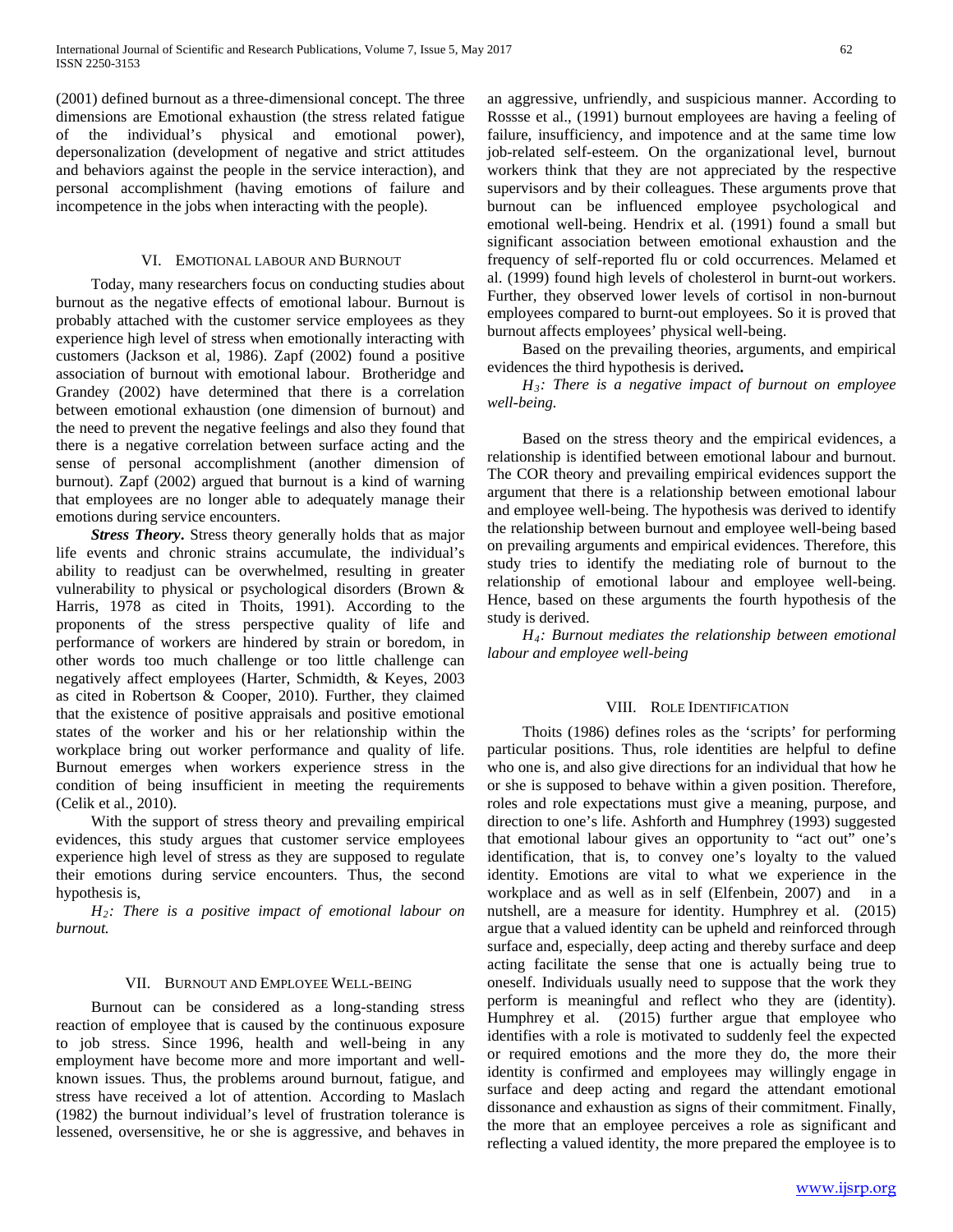engage in emotional labor in order to accomplish role expectations. Individuals who perceive a poor fit between their employment and themselves, and who do not identify with their jobs, are likely to come across their occupations stressful and do them unsuccessfully (Humphrey et al., 2015).

Based on these arguments the fifth hypothesis is derived

 *H5: Role identification will moderate the positive impact of emotional labour on burnout such that the positive impact will be lower when role identification is high* 

# IX. SOCIAL SHARING OF EMOTIONS

 Customer service employees who perform emotional labour role regulate their emotions during service encounters. As discussed earlier, regulation of emotions as a part of their job everyday affects the level of well-being of these employees. But as Rime et al. (1998) pointed out these employees can communicate the personal experience of emotional event with others and they coined it as 'social sharing of emotions'. According to the findings of Rimé et al. (1998) and Gable et al. (2004), spouses, other family members and friends were usually the targets of emotion sharing incidents in the personal domain. Similarly, coworkers or peers are the targets for the sharing of emotions at work (Beehr et al., 2003; Daniels et al., 2008). Thoits (1984) also claims that human beings need others who are socially parallel to themselves in dealing with peak emotions, those who can support by providing 'empathetic understanding' by having experienced the similar types of situations and responses. Therefore, it is clear that employees who perform emotional labour role can reduce the negative impacts of emotional labour through sharing of emotions with others. Thus, the sixth hypothesis of the study can be derived as follows.

*H6: Social sharing of emotions will moderate the negative relationship between emotional labour and employee wellbeing, such that the relationship will be weaker when social sharing of emotions is high*

# X. OVERALL MODEL OF EMPLOYEE WELL-BEING FOR FRONT-LINE EMPLOYEES IN HOTEL INDUSTRY

 The previous studies regarding antecedents of employee well-being, and the facts available in the service management literature can be used in an overall model of employee wellbeing. In the current study, one relationship has been developed, between emotional labour and employee well-being based on conservation of resources theory. The relationship between emotional labour and well-being is moderated with social sharing of emotions and it is expected that employee well-being can be uplifted when they share their emotions with family members and co-workers. The second relationship has been developed between emotional labour and burnout based on stress theory. That relationship is expected to be modified with the moderating effect of role identification in order to have minimized level of burnout when the front-line employees are continuously performing as emotional labour. Based on the first and second relationships, burnout has been identified as a mediator to the relationship between emotional labour and employee well-being.

**Figure 1 shows the overall model of employee well-being which has been developed for front-line.**



Figure 1: A model for Employee Well-being